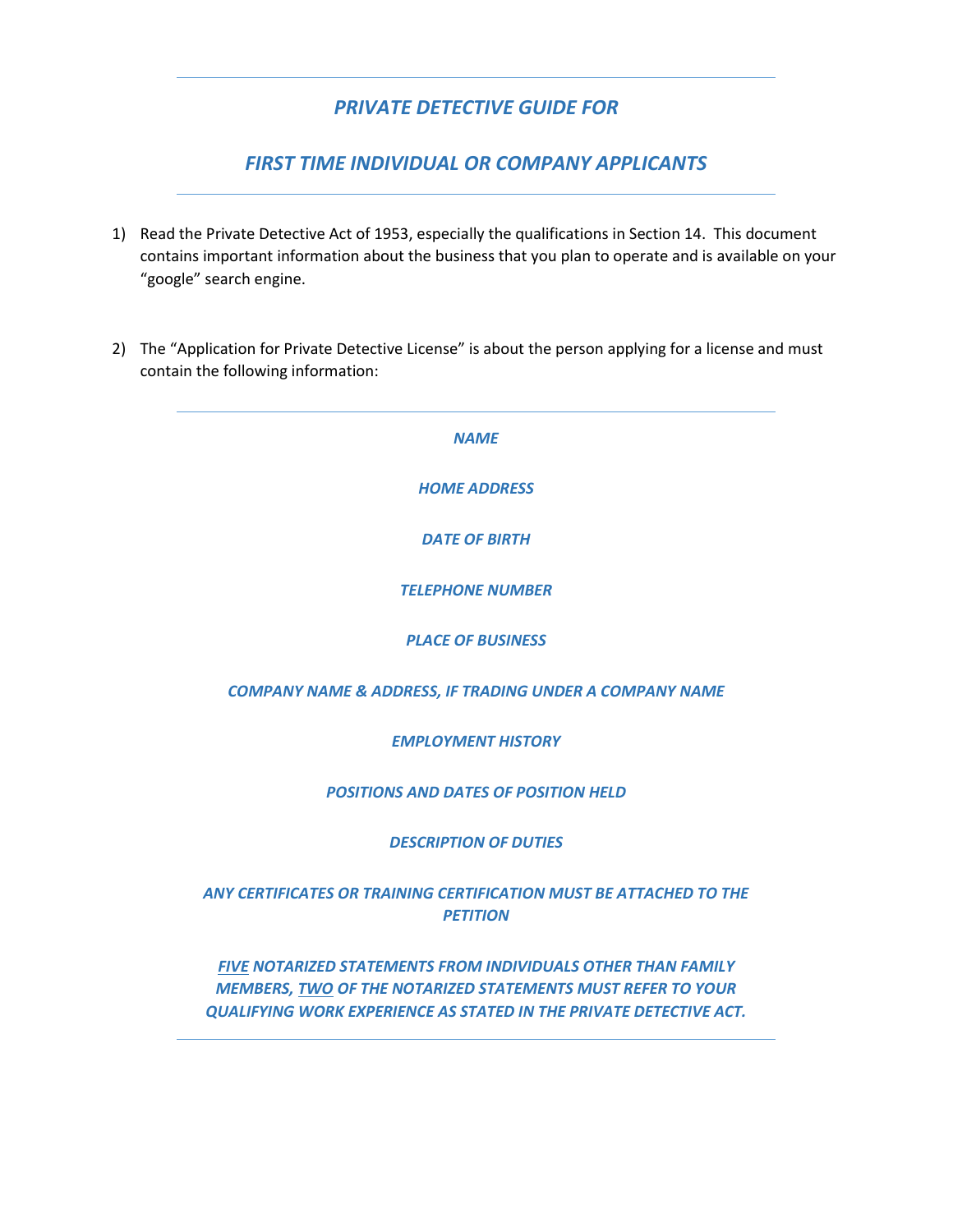- 3) The application/petition must be taken to the Criminal Justice Center (CJC) located at 1301 Filbert Street, Second Floor, Motions Unit Counter. The filing fee is \$12.50 made payable to **"Office of Judicial Records"**.
- 4) If the filing is accepted by the motion clerk, a hearing date will be scheduled 60 days out from the date of the filing of the application/petition. During this time, the District Attorney's Office will perform an investigation of the facts as stated in your application/petition. The District Attorney's Office is responsible for the enforcement of the Private Detective Act.
- 5) After filing the application/petition, you will proceed to the Office of Judicial Records in Room 310B in the Criminal Justice Center. You must bring a certified check, cashier's check or money order in the amount of \$17.50 for each individual on the application/petition and needs to be made payable to the **"Commonwealth of Pennsylvania**" for the fingerprint cards. Each applicant/petitioner will receive 4 fingerprint cards.
- 6) After you receive the fingerprint cards, you must proceed to the Philadelphia Police Administration Building (Records & Identification Unit) at 8<sup>th</sup> & Race Streets to have your photograph and fingerprints taken.
- 7) The Police Identification Unit will send the fingerprint cards, photos, and the result of the fingerprint investigation to the Office of Judicial Records. The OJR office will send the PA State Police a fingerprint card & photo along with the check you submitted for \$17.50. The OJR office will send to the District Attorney's Office a set of fingerprint cards, 2 photos, and a copy of the Police Identification fingerprint investigation results. The State Police will also perform a background investigation using the fingerprint cards and send their results to the Office of Judicial Records.
- 8) On the date of your court hearing, you will be approved, denied, or continued for further investigation by the District Attorney's Office. You MUST appear for your court hearing, otherwise, your Application/Petition will be dismissed.
- 9) If the Application/Petition is approved, the Office of Judicial Records will notify you by telephone and remind you to obtain a **\$10,000 Detective Bond** from a bonding company. The date on the Bond MUST reflect the same date of when your application/Petition was granted and the name on the Bond MUST be the same as the name on the application/petition. DO NOT OBTAIN YOUR DETECTIVE BOND UNTIL YOUR APPLICATION/PETITION HAS BEEN GRANTED.
- 10) You must pay a City of Philadelphia filing fee. The fees are listed below.

*\$200.00 for an Individual PI License*

*\$300.00 for a Corporation PI License*

Payments are accepted via cash, credit card or check. If paying by check, it is to be made out to the "**Office of Judicial Records**"